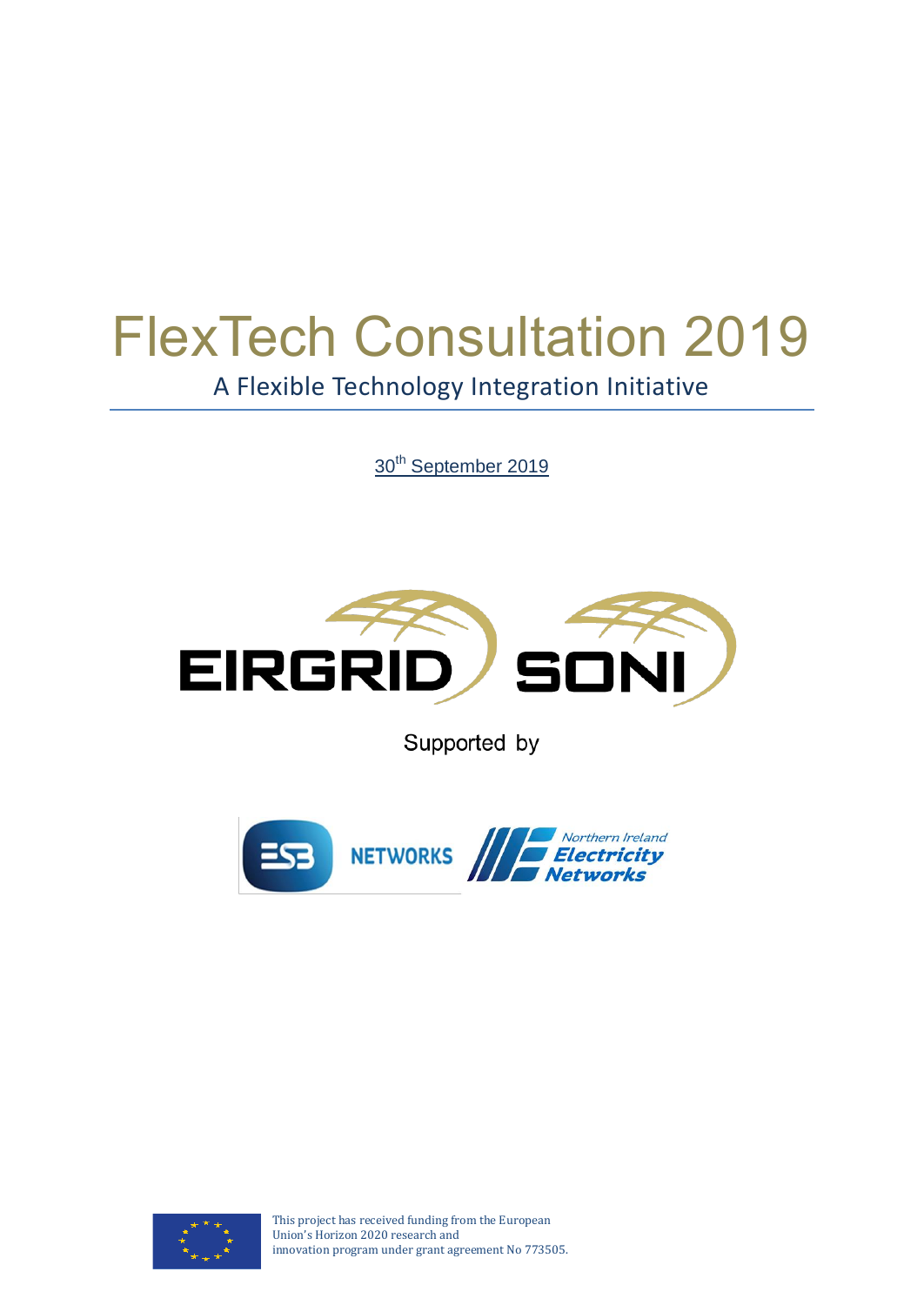

Disclaimer

EirGrid as the Transmission System Operator (TSO) for Ireland, and SONI as the TSO for Northern Ireland make no warranties or representations of any kind with respect to the information contained in this document. We accept no liability for any loss or damage arising from the use of this document or any reliance on the information it contains. The use of information contained within this consultation paper for any form of decision making is done so at the user's sole risk.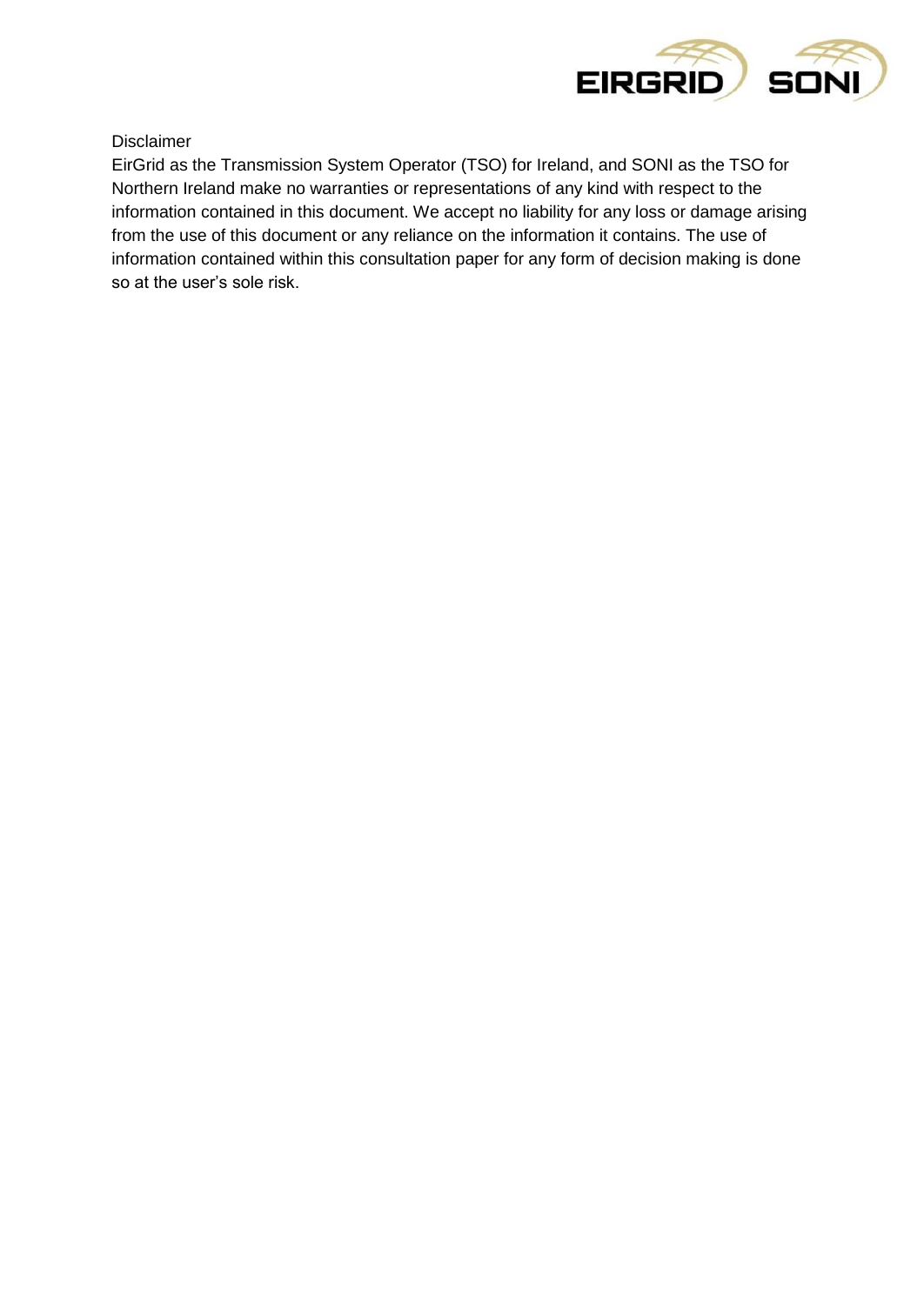

# **Table of Contents**

| $\mathbf{1}$ . |      |  |
|----------------|------|--|
|                | 1.1. |  |
|                | 1.2. |  |
| 2.             |      |  |
|                | 2.1. |  |
|                | 2.2. |  |
|                | 2.3. |  |
|                | 2.4. |  |
|                | 2.5. |  |
| 3.             |      |  |
|                | 3.1. |  |
|                | 3.2. |  |
|                | 3.3. |  |
| 4.             |      |  |
|                | 4.1. |  |
|                | 4.2. |  |
|                | 4.3. |  |
| 5.             |      |  |
|                | 5.1. |  |
|                |      |  |
|                | 5.2. |  |
|                | 5.3. |  |
| 6.             |      |  |
|                | 6.1. |  |
|                | 6.2. |  |
|                | 6.3. |  |
| 7.             |      |  |
|                | 7.1. |  |
|                | 7.2. |  |
|                | 7.3. |  |
| 8.             |      |  |
|                | 8.1. |  |
| 9.             |      |  |
|                | 9.1. |  |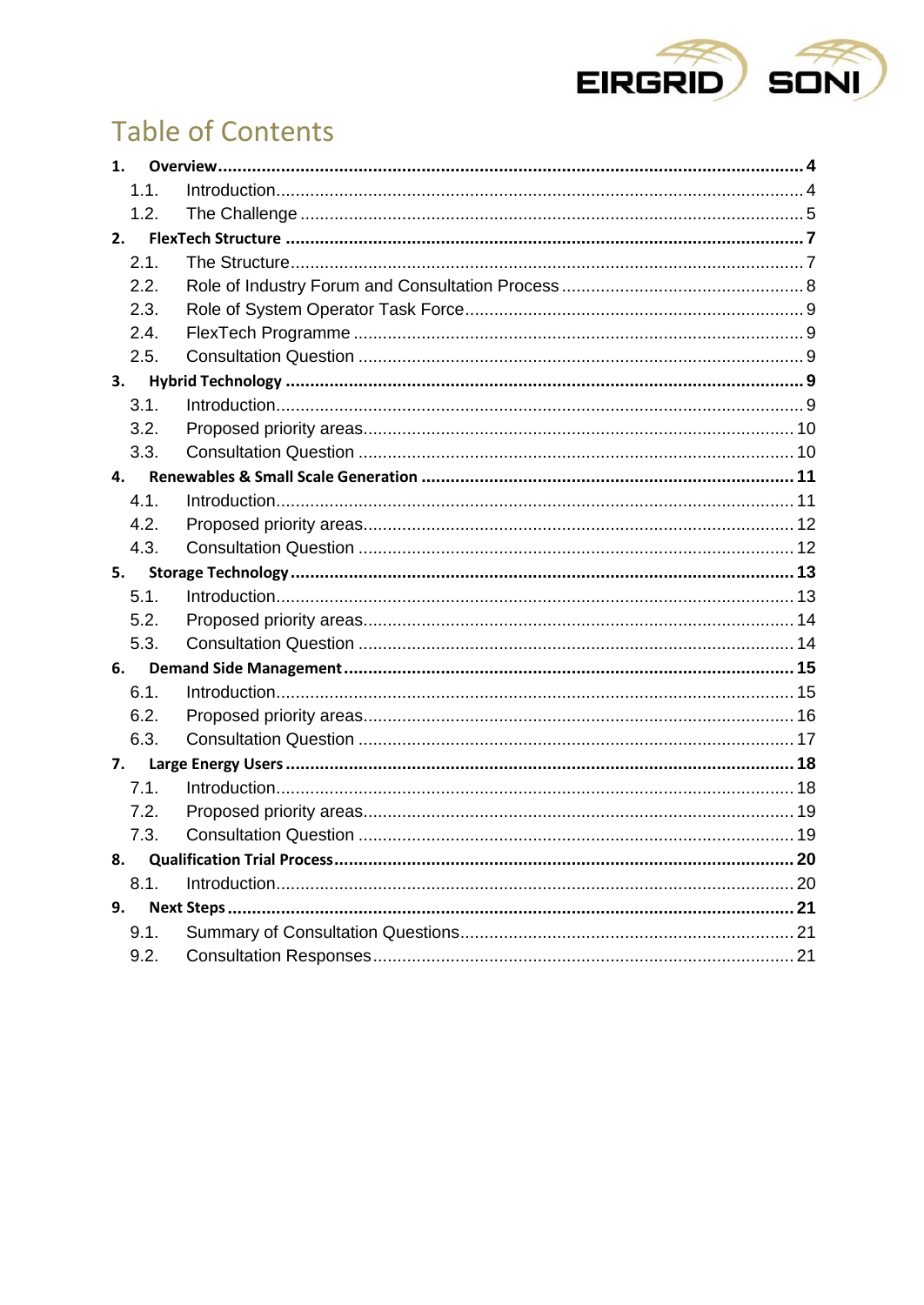

### <span id="page-3-0"></span>1.Overview

### <span id="page-3-1"></span>**1.1.Introduction**

 $\overline{a}$ 

The FlexTech Initiative is a platform of engagement for the Transmission System Operators, Distribution System Operators, industry, regulators and other stakeholders to maximise opportunities for effective use of new and existing technologies and to identify and break down key barriers to integrating renewables.

The recently published Government of Ireland "Action Plan 2019 to Tackle Climate Breakdown<sup>1</sup>" requires that by 2030, 70% of Ireland's electricity needs shall be met by renewables. While a similar target has yet to be considered in Northern Ireland, a reasonable assumption can be made that Northern Ireland's ambition will continue to be aligned with that of the UK. The recent commitment by the UK to net zero greenhouse gas emissions by 2050 would indicate that Northern Ireland will increase its renewable production to at least 50%<sup>2</sup> by 2030. Given this ambition, it is recognised that transformative change is required across the electricity sector. From a system operation perspective, achieving 70% renewables will necessitate operating the all-island power system at unprecedented levels of System Non-Synchronous Penetration (SNSP). At present we can operate the system at 65% renewables at any given time; However, by 2030, we will need to operate the system at SNSP levels > 90%.

The electricity industry is evolving at an ever increasing pace. In order to meet the challenges associated with decarbonisation and to ensure the best use of new and existing technologies. EirGrid and SONI recognise the need for positive and proactive engagement with all stakeholders. To react to the pace of change, the transmission and distribution system operators need to work together in an agile and efficient way to embrace opportunities and resolve issues as they arise.

In June, EirGrid and SONI, supported by ESB Networks and NIE Networks, held the first FlexTech Integration Initiative industry forum. At this forum, we outlined our perspectives on the key challenges and barriers to renewable integration. It was a great opportunity to engage with industry and gain cross-sectoral insight. Following on from the forum, we committed to setting out our first consultation paper. The objective of this consultation paper is to gain stakeholders' perspectives on the key challenges industry faces and what they believe are the priorities for the future. From this, EirGrid and SONI together with the System Operator Task Force (TSOs/DSOs) will assess feedback and identify actions to prioritise.

<sup>1</sup> <https://www.dccae.gov.ie/documents/Climate%20Action%20Plan%202019.pdf>

<sup>2</sup> <http://www.soni.ltd.uk/media/documents/TES-NI-2019-Consultation.pdf>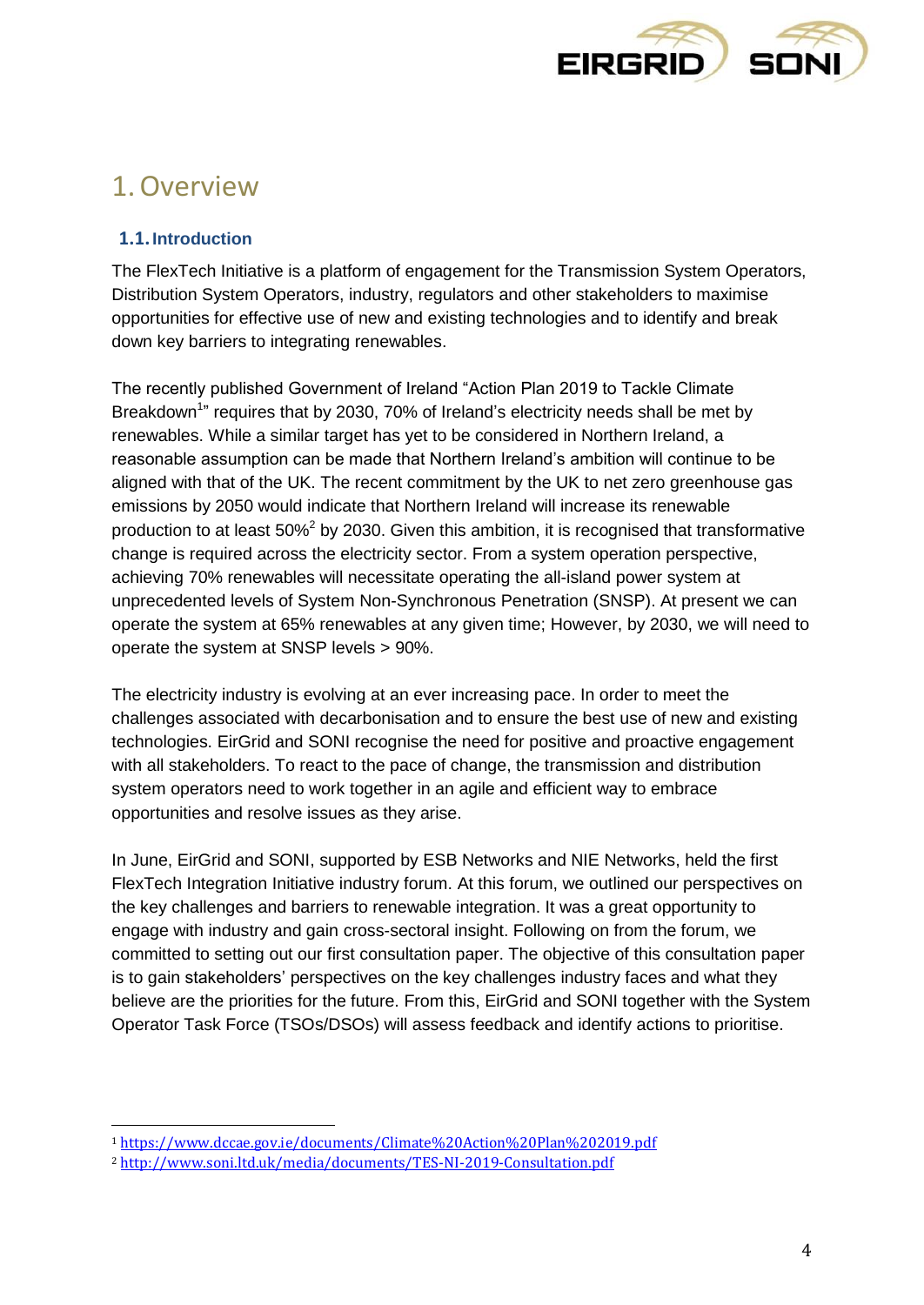

These opportunities and challenges will have to be prioritised to provide what the TSO's and DSO's consider will be the best outcomes to meet our consumers' needs and operation of the future power system. Through collaboration we can better understand the key challenges of participants in the electricity sector that, if resolved, will bring considerable benefits in the further integration of renewables to meet Ireland and Northern Ireland's needs.

*The FlexTech Initiative is a platform of engagement for the Transmission System Operators, Distribution System Operators, industry and regulators with the objective of identifying opportunities and removing barriers to renewable integration.*

### <span id="page-4-0"></span>**1.2.The Challenge**

A further increase in renewable penetration will result in a power system heavily reliant on variable non-synchronous sources of energy, a reduction in system inertia and increased system congestion. A more distributed and decentralised environment with the increase in the number of "smart" devices leading to changes in consumer behaviour and the overall demand profile for electricity. To help address these changes and ensure a safe, secure and reliant power system, there will be a need for large-scale deployment of storage, increased interconnection, increased demand side participation, enhanced system services market and products as well and changes to system operation policies, tools and procedures.

The DS3 Programme was designed to ensure secure operation of the power system with increasing amounts of variable non-synchronous renewables up to 2020. The target for renewables for 2020 is 40%, which can be achieved with a limit of 75% of energy coming from non-synchronous, renewable sources at any point in time. We are on track to meet this target and the DS3 programme has been pivotal in achieving the current level of renewable penetration. The challenge for the future system operation is to push the levels of renewable integration further while facilitating our targets and delivering a low carbon power system.

In a world of 70% renewables in Ireland and potentially over 50% in Northern Ireland there will inevitably be many times during which the percentage of instantaneous power provided by non-synchronous, renewable sources will exceed 90%. This means we cannot rely on conventional generation and its inherent stabilising capabilities. There are also several key factors that will impact our ability to meet our collective ambition and address associated renewable integration requirements: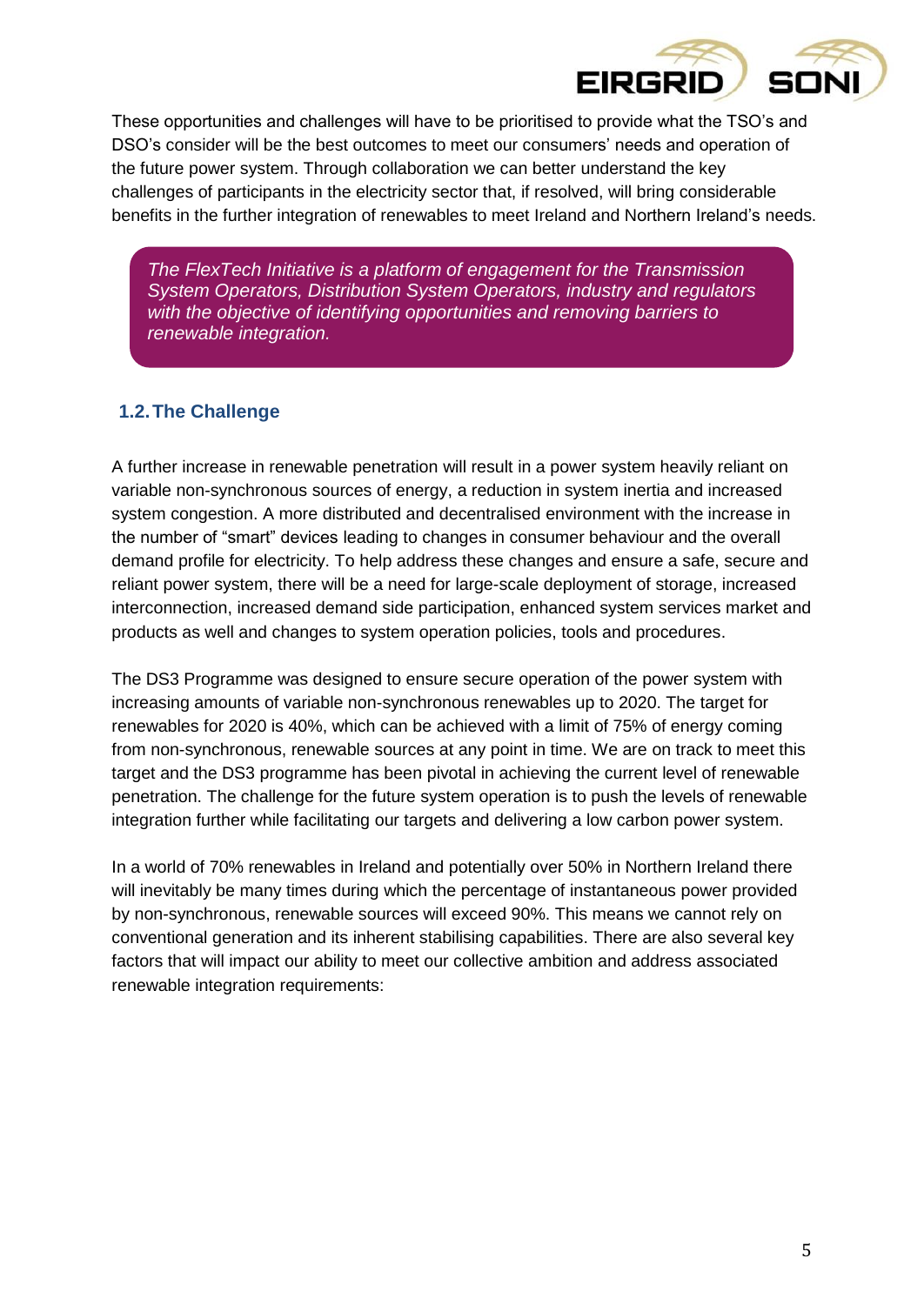

- The scale of RES-E must increase dramatically,
- The nature of RES-E technology will diversify on an all island basis, for example solar technology, offshore and small scale generation are likely to become far more prevalent,
- Increased consumer participation along with the adaptation of smart devices, will lead to further changes in consumer behaviour,
- RES-E generation is likely to become even more decentralised and distributed on an all island basis which will require greater interaction and co-operation of system operators,
- Disruptive technologies (such as in-home controllers, EVs) and participants (such as large energy users and micro generation) will present both opportunities and challenges to system flexibility and system management,
- System demand will increase dramatically given the increase in penetration of large energy users and the electrification of heat/ cooling and transport,
- System wide flexibility will become more important than ever. Delivering a low carbon future power system will require a power system that is capable of operating above 90% SNSP. This will necessitate a significantly enhanced system services market requiring a broader portfolio of services as well as provision of services from providers across the spectrum of electricity actors. It will require significant enhancement of control centre tools, operational policy and procedures building upon EirGrid and SONI's DS3 programme, and
- Limited network capacity leading to congestion. This may require consideration of new infrastructure and congestion management solutions and tools relating to changing behaviour.



**Figure 1 - The Vision**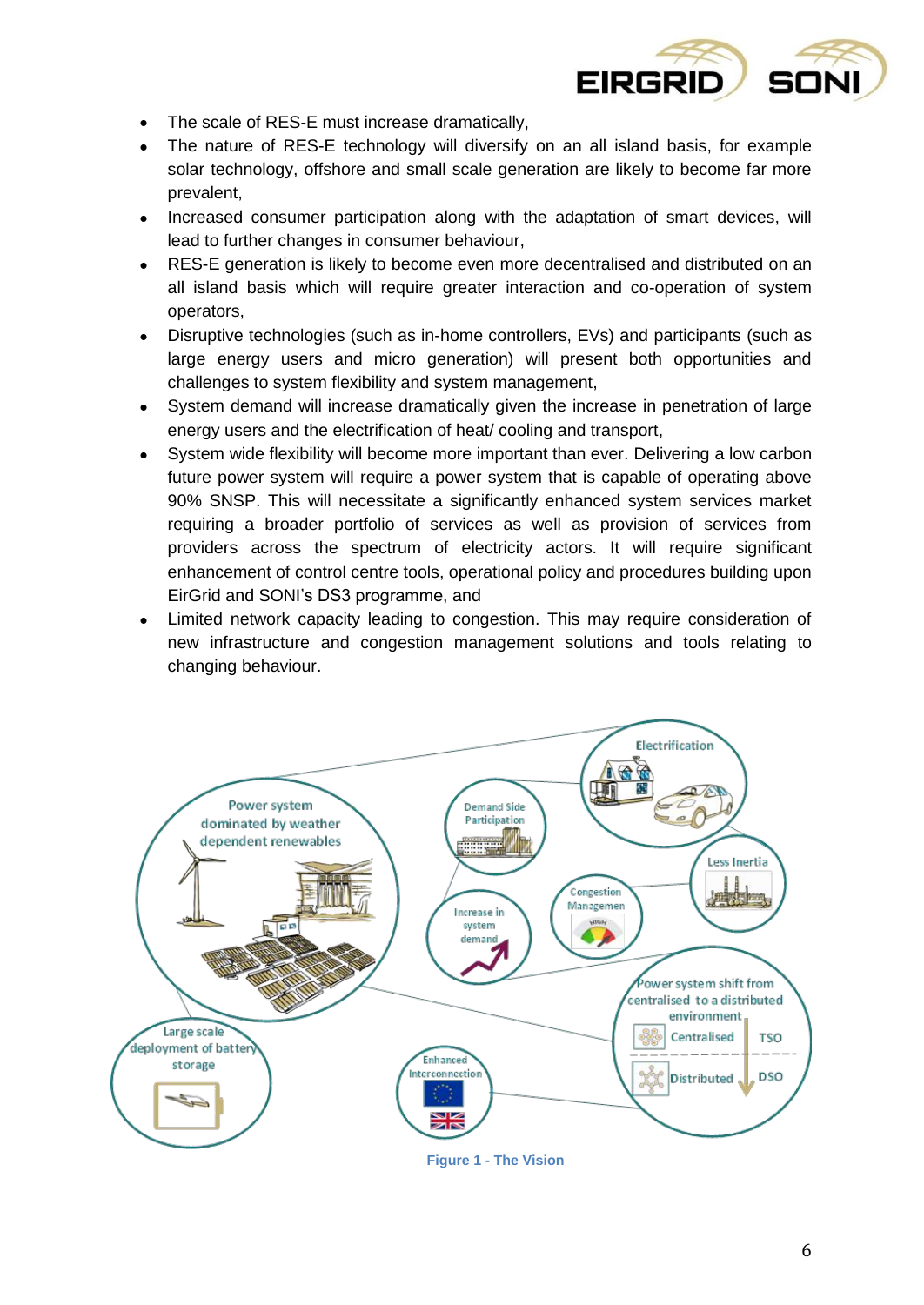

*The purpose of this consultation paper is to seek industry feedback on the overall structure of the FlexTech initiative as well as the focus areas and priorities highlighted for progression in 2019/2020.* 

*Please submit your responses to the questions outlined below by 4 th November 2019*

### <span id="page-6-0"></span>2. FlexTech Structure

### <span id="page-6-1"></span>**2.1.The Structure**

The FlexTech Integration Initiative will be an ongoing process consisting of three distinct functions:

- An Industry Forum;
- Internal EirGrid/SONI Working Groups;
- A System Operator Task Force (TSOs/ DSOs).

Figure 2 below illustrates the interaction between the distinct functions and the outputs of the process. The three functions will engage on an annual basis to identify and prioritise the key opportunities and issues affecting the integration of renewables and other supporting technologies. These will then form the basis of a consultation that will identify key tasks for the coming 12-month period.



**Figure 2 - Structure & interaction of distinct functions within Flex-Tech Initiative**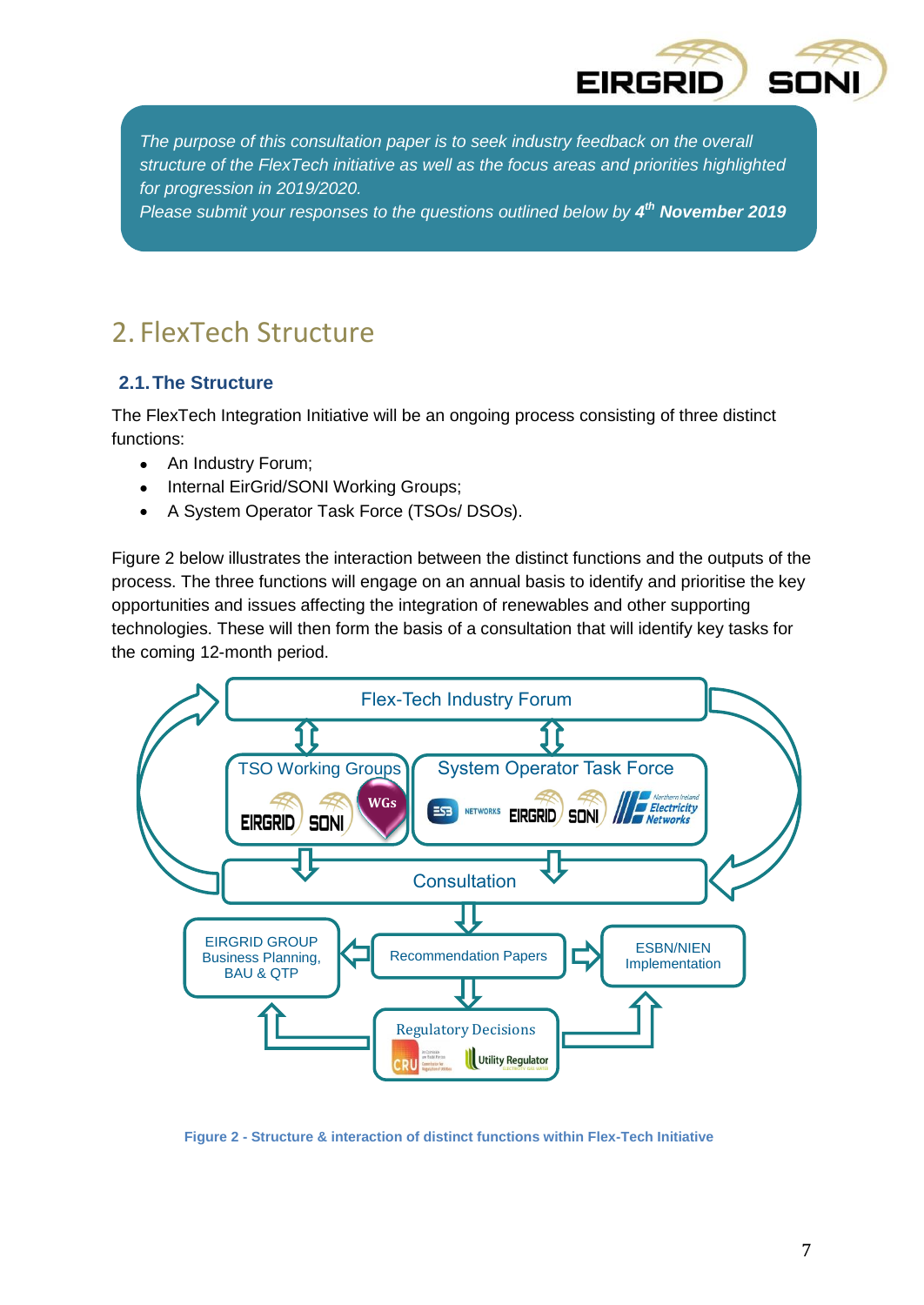

Following receipt of consultation feedback, an assessment will be carried out followed by development of recommendation papers. Recommendations relating to TSO issues will inform future business planning, business as usual changes, new project development as well as inform the Qualification Trial Process. Separate recommendation papers will be developed where it is identified that regulatory decisions are required. It is envisaged that, if necessary, a separate recommendations paper will be developed by ESB Networks/NIE Networks relating to integrating FlexTech recommendations along with initiatives for managing greater flexibility and capacity on the distribution network. For transparency, recommendation and decision papers will be published and issued to industry participants. It is intended that an annual report will be published outlining progress and implementation.

### <span id="page-7-0"></span>**2.2. Role of Industry Forum and Consultation Process**

The Industry Forum shall act as a consultative body focused on identifying key opportunities and potential solutions across a broad range of challenges associated with renewable integration. The forum will not be a decision-making or policy formulation body but rather an open and transparent platform of engagement and consultation with industry on key topics. We envisage that the forum will take place bi-annually. Initially, there will be five key strands addressed, namely:

- Hybrid Technology;
- Renewables & Small Scale Generation;
- Storage Technology;
- Demand Side Management;
- Large Scale Energy Users.

It is intended to hold an open consultation annually to reassess the terms of reference for the initiative and to identify the key deliverables for the following year. This will help inform the topics for further investigation and ensure the direction of the initiative remains relevant and effective.

To make substantial progress, it must be clearly understood from the outset that for TSO related matters, EirGrid and SONI shall be the decision makers regarding the final terms of reference and the topics for further investigation. In arriving at our decisions, EirGrid and SONI will endeavour to address key concerns of industry while not compromising on the overall system needs regardingrenewable integration for 2030. In tandem, we anticipate that the DSOs will work in parallel to address issues specifically related to their system and will also be the final decision makers on these issues. In relation to TSO-DSO related matters, the TSO & DSO in the relevant jurisdiction shall be the joint decision makers. Where issues impact across transmission and distribution networks, the System Operator Task Force shall seek to agree a way forward and progress solutions.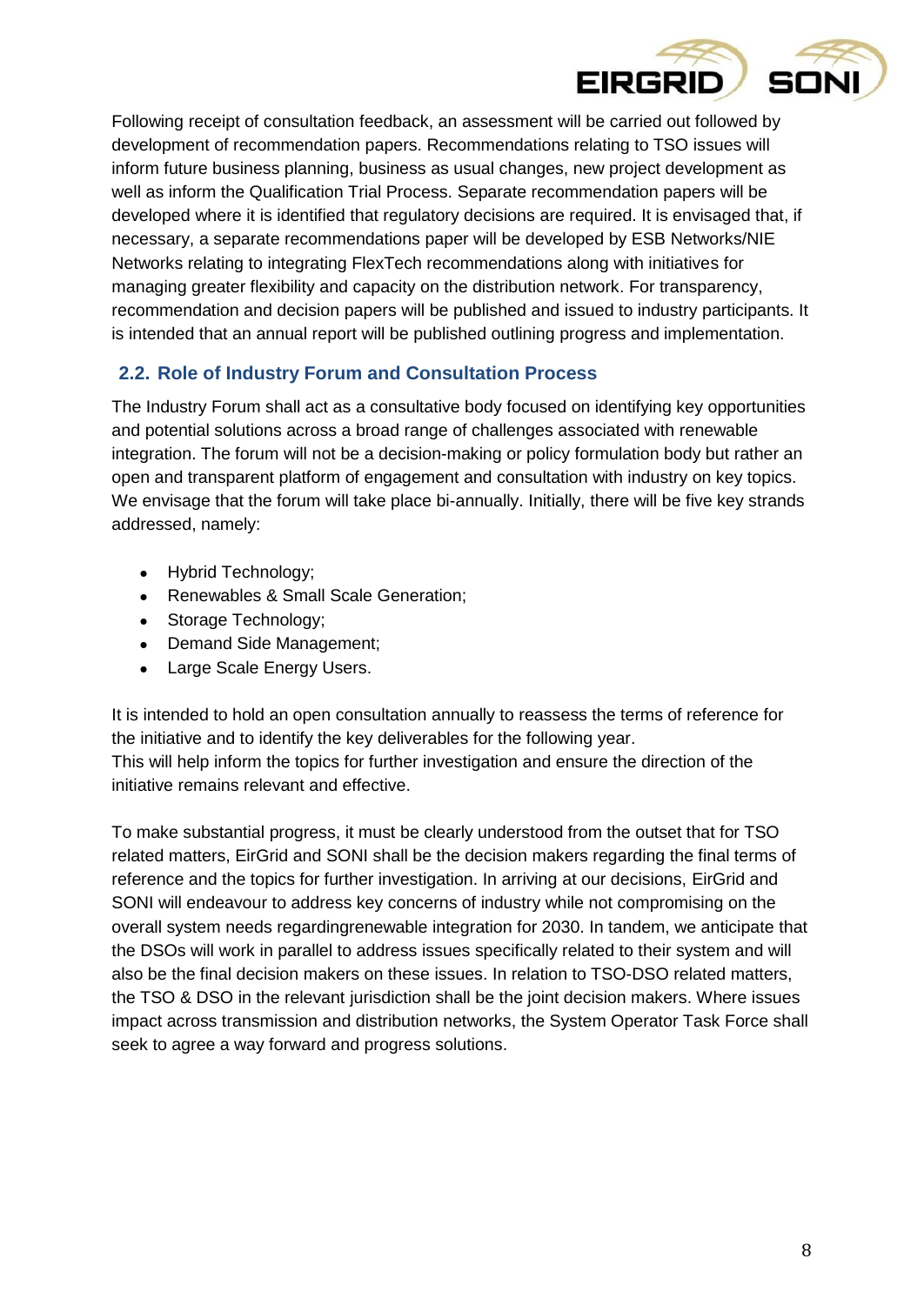

### <span id="page-8-0"></span>**2.3. Role of System Operator Task Force**

Many of the challenges we will face are related to changes that require a joined up approach between TSO and DSO. It is therefore essential that greater co-operation and collaboration be established. The System Operator Task Force will be made up of representatives from EirGrid, SONI, NIE Networks and ESB Networks. The industry forum and internal EirGrid/SONI working groups will inform the System Operator Task Force on relevant issues. The task force will be responsible for resolving matters, which are cross-sectoral in nature and seek common ground, which can be presented to industry and regulators.

#### <span id="page-8-1"></span>**2.4.FlexTech Programme**

It is envisaged that FlexTech will be an ongoing initiative with the following programme each year;

Q2 – Industry Forum – Review of previous year, identification of priorities for coming year,

Q3 – Consultation Process –Terms of Reference, priorities for coming year,

Q4 – Industry Forum – Progress update, opportunity for industry feedback, and

Q1 – Qualification Trial Process (QTP) – FlexTech will help inform the scope of future QTP processes.

### <span id="page-8-2"></span>**2.5. Consultation Question**

<span id="page-8-3"></span>*Question 1: Do you have any comments on the FlexTech structure or how it will operate?*

# 3.Hybrid Technology

### <span id="page-8-4"></span>**3.1.Introduction**

Hybrid sites and hybrid units present an opportunity to provide more flexible plant with improved capacity factors with potential for optimising use of existing infrastructure.

Industry has expressed an interest in developing hybrid sites or hybrid units at both new and existing connections. Hybrids present opportunities for both system operators and developers with increased diversity factors improving security of supply. While it is possible to seek and obtain a connection for a hybrid site or unit and connect to the system, there are certain issues that, if addressed, could unlock further potential for these developments and make hybrids more appealing. EirGrid and SONI are also committed to maximising the use of transmission infrastructure.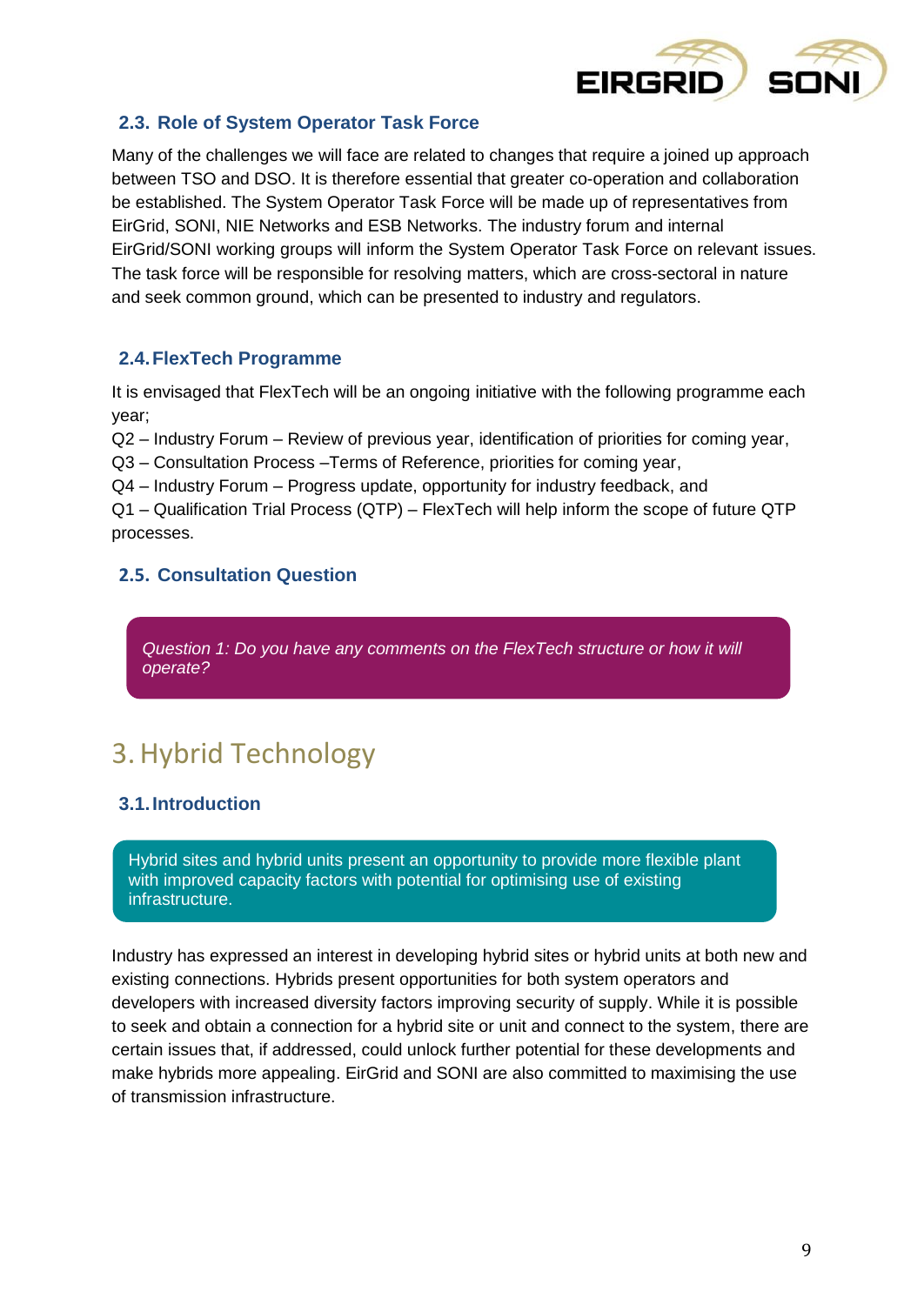

EirGrid and SONI are working with industry to consider the mechanisms that would enable an increase in the capacity factor of given connections through the installation of hybrid sites or hybrid units. One possibility is to allow an increase in the installed capacity of existing connections without increasing the Maximum Export Capacity (MEC).

This would allow customers to increase the capacity factor of a connection. However, the grid has not been designed to enable all connections to utilise their maximum MEC or Maximum Import Capacity MIC at all times and therefore an increased capacity factor for numerous connections using the same fuel source may lead to congestion issues. It requires a prudent approach, there may be particular technology mixes which suit this arrangement over others, for example, a wind/solar mix. The addition of storage capacity to a generator with an intermittent fuel source could mitigate congestion issues provided the storage capacity is capable of discharging over an adequate duration. Consideration should be given to mitigate against the risk of increased constraints costs.

Another proposal under consideration is the provision for 0 MW MEC units with an allowance to trade MEC between units behind the same connection point where there are no congestion issues in the vicinity. Industry has also expressed an interest in two separate legal entities being permitted to share a connection point. This issue was previously examined and a number of legal and contractual issues were identified in particular regarding the sharing of liability. This whole area is being re-examined in the context of the Climate Action Plan and the Clean Energy Package.

#### <span id="page-9-0"></span>**3.2.Proposed priority areas**

- Investigate possibility of increasing installed capacity limit beyond 120% of MEC,
- Investigate viability of 0 MW MEC units with an allowance to trade MEC between units behind the same connection point,
- Explore the technical and communication challenges of prioritising, dispatching and scheduling hybrid plant for System Services, and
- Investigate mechanism to allow multiple separate legal entities to share a single connection point.

#### <span id="page-9-1"></span>**3.3.Consultation Question**

*Question 2: Do you have any comments on the Hybrids work stream, the proposed priority areas and the order of those priorities?*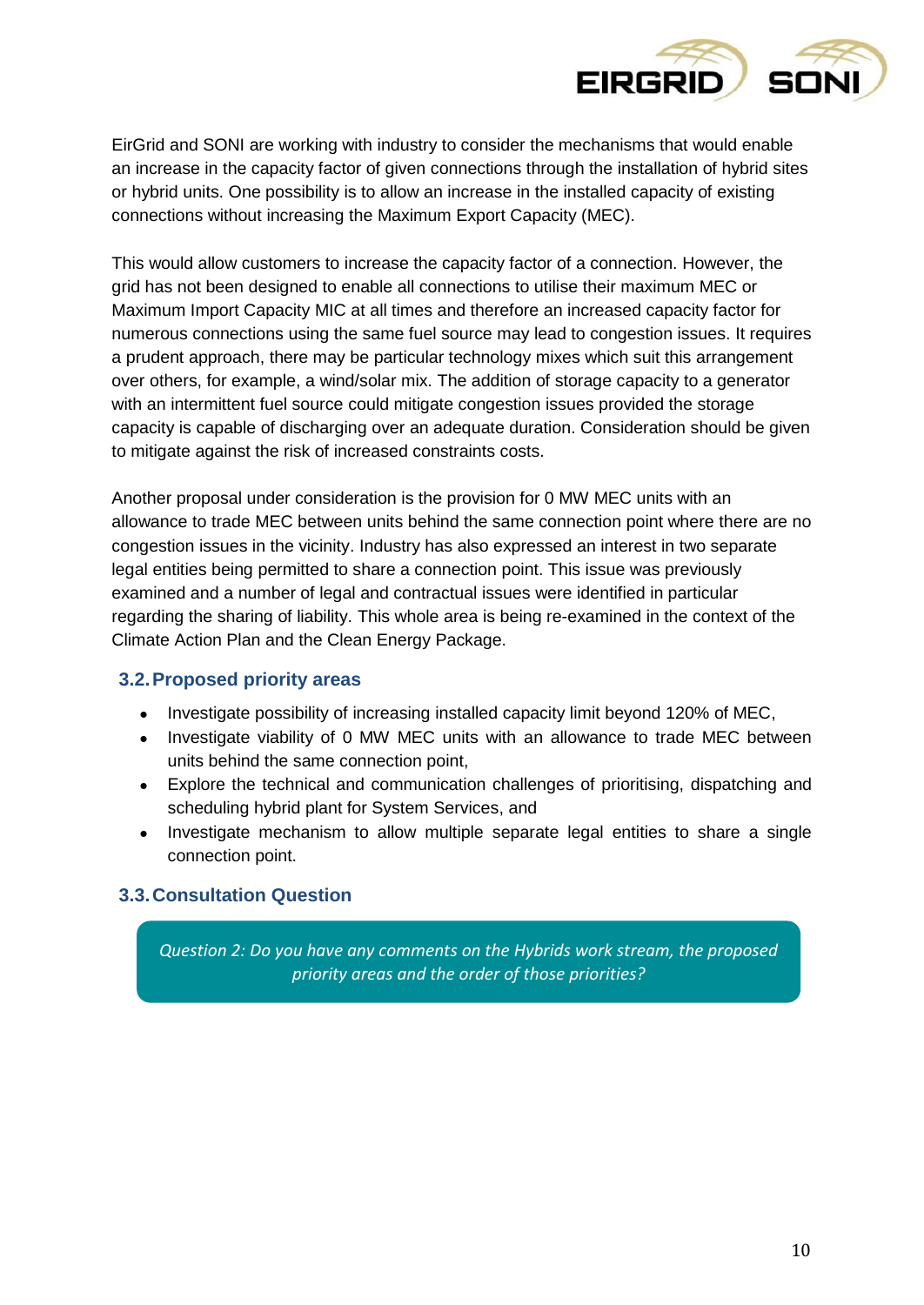

# <span id="page-10-0"></span>4. Renewables & Small Scale Generation

### <span id="page-10-1"></span>**4.1.Introduction**

*Maximising the provision of System Services from new and existing renewables is a major priority for 2030. Increased levels of small scale and micro generation are presenting new challenges in terms of visibility and controllability.* 

SONI is facing a major challenge in terms of managing the impact of embedded uncontrollable small scale (<5MW) and micro generation (<11kW). This generation is mostly made up of wind and solar technology. As this generation is uncontrollable, it cannot be curtailed, which results in a changing system demand profile and adds a complexity to demand forecasting.

Ireland has very little of this type of generation at present but the 2019 Climate Action Plan states "The Government strongly supports enabling people to sell excess electricity they have produced back to the grid". At present, we do not forecast solar energy or the impact of micro generation effectively but we are working to address this issue in Northern Ireland and to proactively seek a solution for Ireland before the challenge presenting itself. Further consideration needs to be given to the risks and opportunities associated with micro generation. Through our experience to date, we have identified the following issues for Renewables and Small Scale Generation:

- Visibility and controllability of small-scale generation: Consideration needs to be given to the expected performance, controllability and visibility of small-scale generation (< 5 MW). NIE Networks have developed provisions for these units, which are in the process of being entered into the Northern Ireland Distribution Code. EirGrid and SONI shall consider a potential review of the Grid Codes as they relate to distributed, connected generation and ensure it is appropriate,
- Repowering is likely to soon become a significant factor in the wind industry. The DSO has already received some applications for repowering of older wind farm site. With the high level of new renewables required to deliver a low carbon energy system, engagement across industry, system operators and regulators will be needed to ensure repowering can be effectively facilitated to the maximum its potential and
- Maximising System Services from renewables: Provision of system services from renewable generation is key to meeting our 2030 targets. The provision of Steady State Reactive Power from windfarms during low/no wind scenarios have been identified as a possible solution to help meet system needs in some locations. It requires some investigation to determine how this resource can be incentivised and maximised for both wind and solar generation.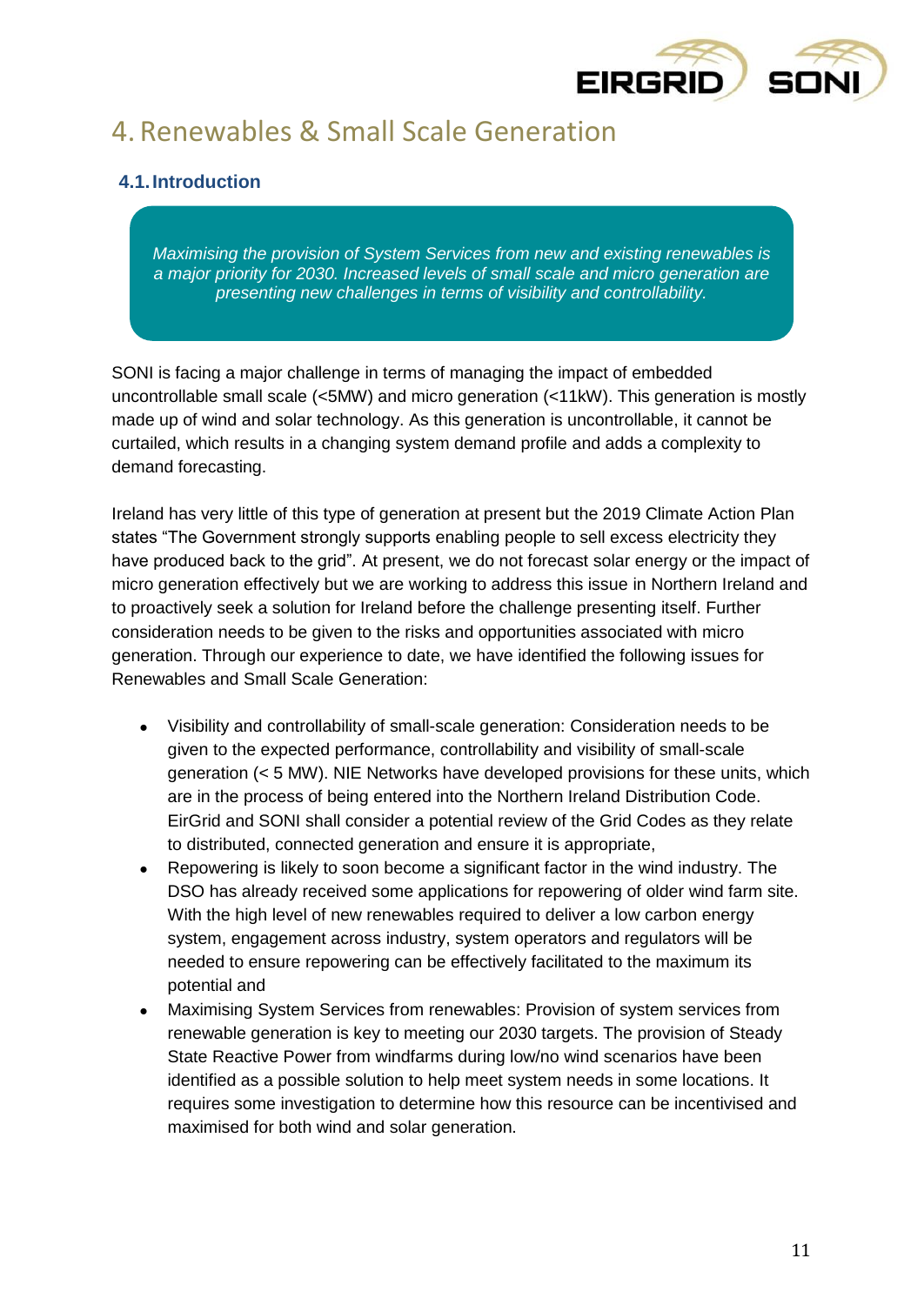

Large-scale deployment of offshore wind is expected to occur within the next 10 years. There are major regulatory decisions which are currently under consideration regarding the mechanisms for connection of offshore wind. For this reason, it has been decided that offshore will not fall within the remit of the FlexTech initiative in 2019/2020 however it is envisaged that this may change for 2020/2021.

### <span id="page-11-0"></span>**4.2.Proposed priority areas**

- Investigate mechanisms for improved forecasting of demand with high levels of micro generation,
- Investigate mechanisms for improved visibility and controllability of distributed energy resources,
- Review testing procedures and signal lists for Small Scale Generation (1-5MW), and
- Engage with industry to understand opportunities associated with repowering.

### <span id="page-11-1"></span>**4.3.Consultation Question**

*Question 3: Do you have any comments on the Renewable & SSG work stream, the proposed priority areas and the order of those priorities?*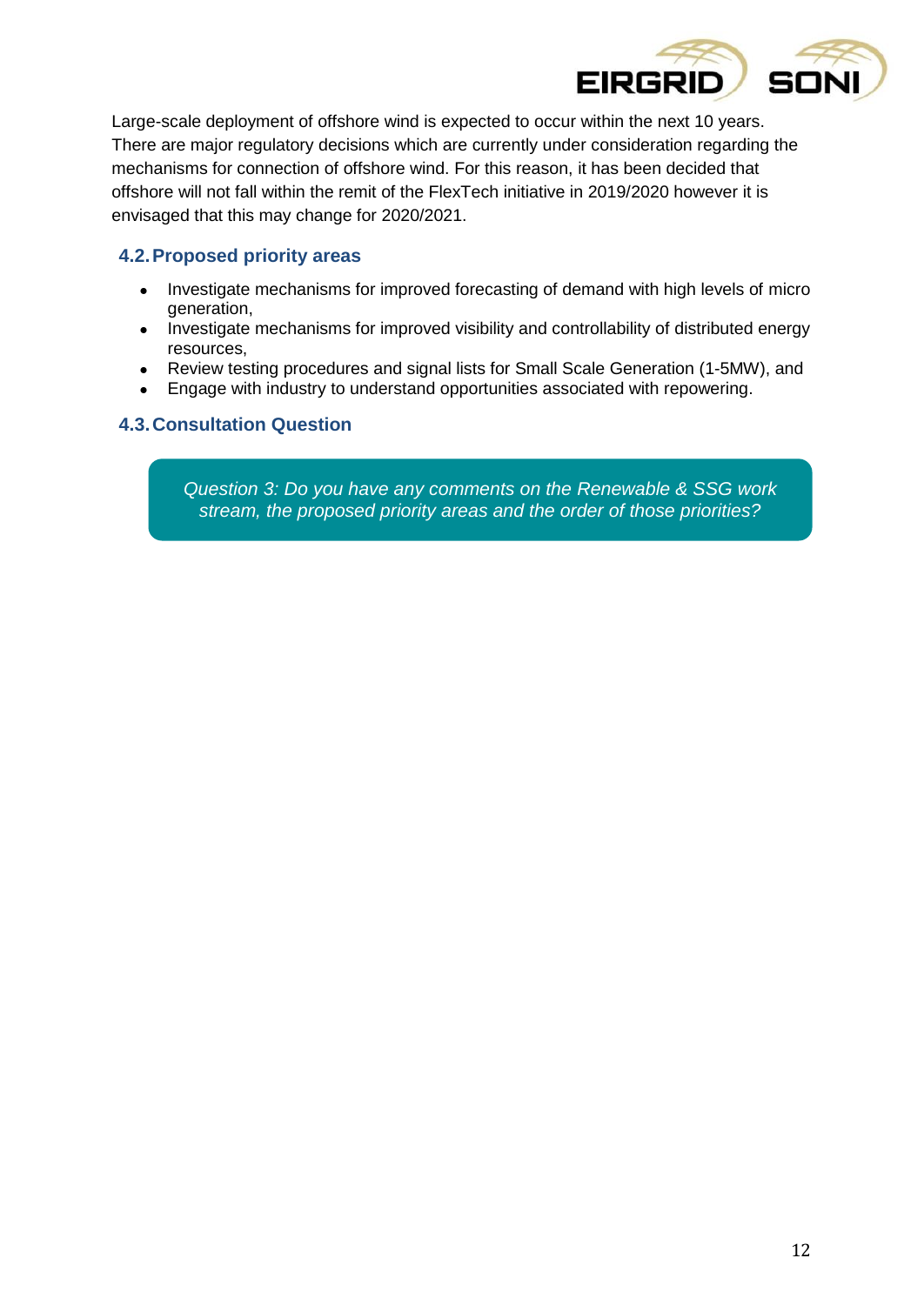

### <span id="page-12-0"></span>5. Storage Technology

*Storage Technology, given its ability to reduce RES curtailment and provide service availability without generating, has the potential to play a major role in both the energy and system services market over the next 10 years and beyond.*

### <span id="page-12-1"></span>**5.1.Introduction**

EirGrid and SONI and the DSOs are processing a number of battery storage connection applications both in Ireland & Northern Ireland. For example, ECP-1 2018 batch that is the first stage of the CRU's development of enduring connection policy in Ireland contains several battery projects. Also, several batteries were successful in the latest T-4 Capacity Market auction, and EirGrid has been instructed by CRU to provide connection offers to those located in Dublin due to local security of supply issues.

The possibility of a contract under the DS3 Volume Capped arrangements provides a particular incentive for battery units. However, the volume of prospective connections is far more than can be contracted under Volume Capped, and there is uncertainty as to whether those unsuccessful in the procurement process will still seek to utilise their connection. This raises issues regarding assumptions around operation. In order to accurately model their impact on the grid, it is important to have a reasonable estimate as to how we would expect these units to be dispatched, and this may differ between units in and out of the Volume Capped arrangements.

For the Volume Capped arrangements, industry raised concerns that frequent cycling of the battery plant has a big impact on the expected lifetime of the battery and therefore the cost at which they could provide services. As such, for these arrangements we are limiting the number of dispatches to 10 per year outside of frequency events. However, implementing this in the Single Electricity Market (SEM) creates some challenges, as does potential interactions with a unit's Capacity Market obligations. There is interest in industry in creating a model where a battery unit provides services purely in frequency response mode and is non-controllable. It may be worth considering if this would be a viable option from a TSO perspective in terms of providing cost-effective services. Many issues would need to be teased out – charging mechanism, max unit size etc.

For recharging, the understanding is that all units above the SEM de minimis size (10MW) will recharge via a dispatch instruction. Consideration should be given to ensuring this is always the case. In addition, consideration should be given to controllability of charging units below de minimis.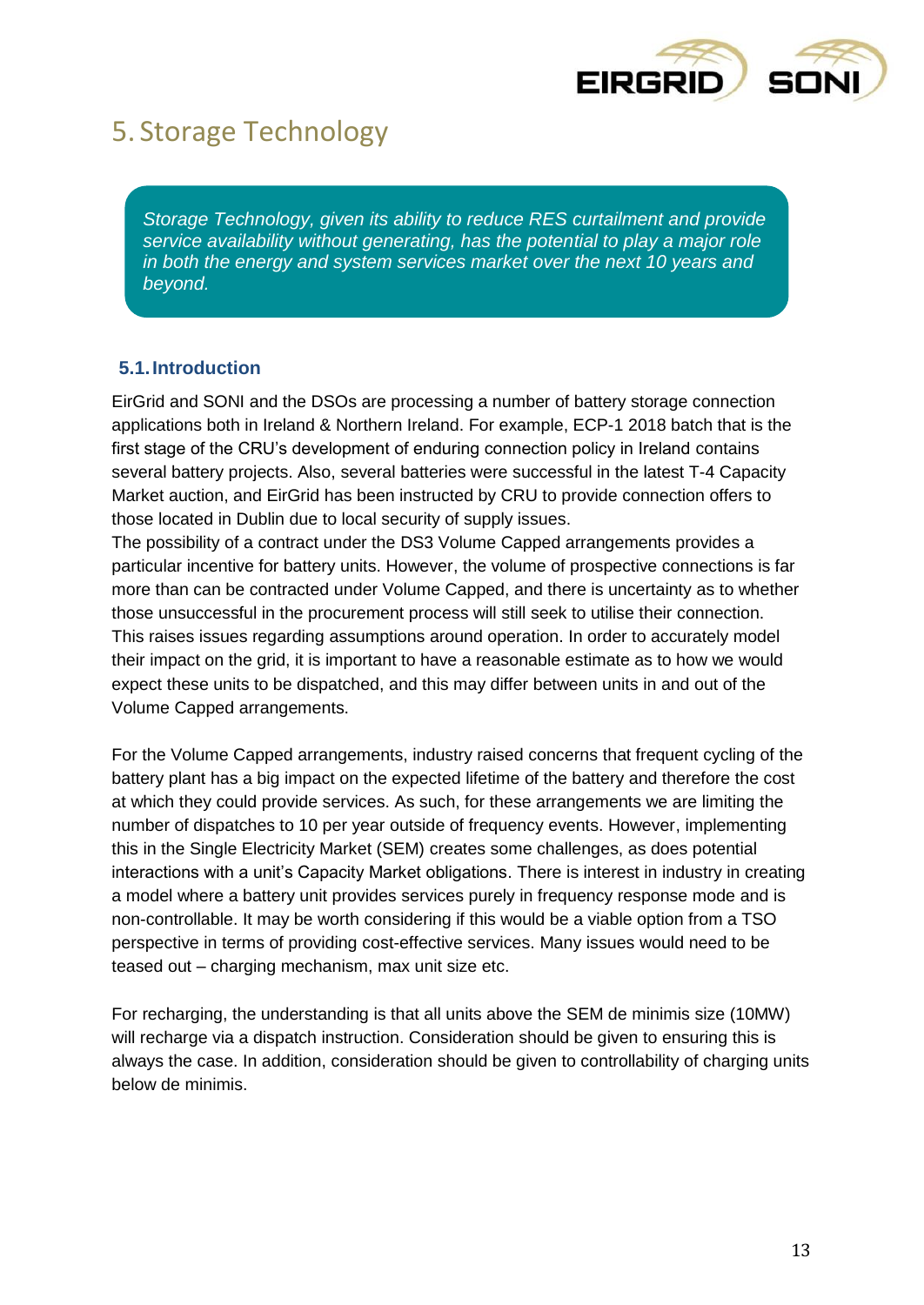

Through our experience to date, we have identified the following issues for storage units:

- **Mode of Operation:** As mentioned above, it is important to have a reasonable estimate how storage units would be dispatched. If we assume more benign operation behaviour from a network perspective, how do we deal with the risk that they might operate differently? Conversely, if we assume over-utilisation we may prevent them from providing valuable services to the system and tie up grid capacity unnecessarily. The manner in which a unit recharges will be influenced by its mode of operation. This in turn will influence the MIC that the unit seeks in its application. When assessing how the battery will operate, we need to predict also how frequently we would expect recharging to occur.
- **Prioritisation of Grid Access:** How should we treat storage where it is competing with other strategically important generation (e.g. wind or solar) for grid access?
- **Grid capability for fast response:** The potential for single providers to inject sizeable volumes of power into the network at speeds faster than 300ms creates new challenges for the DSOs in particular. ESBN is reviewing how this should be considered in applications and has identified potential risks.
- **Grid Code/Distribution Code:** It may require modification in some circumstances, depending on the jurisdiction to ensure that storage meets the same requirements as non-storage Power Park Modules.

#### <span id="page-13-0"></span>**5.2.Proposed priority areas**

- Investigate a mechanism for identification of, and appropriate treatment of, various modes of operation,
- Review of Grid Code/ Distribution Code for Storage,
- Strategic consideration to be given to the prioritisation of grid access, and
- System Operator Task force to assess impacts of fast response services on Distribution Systems.

#### <span id="page-13-1"></span>**5.3.Consultation Question**

*Question 4: Do you have any comments on the storage work stream, the proposed priority areas and the order of those priorities?*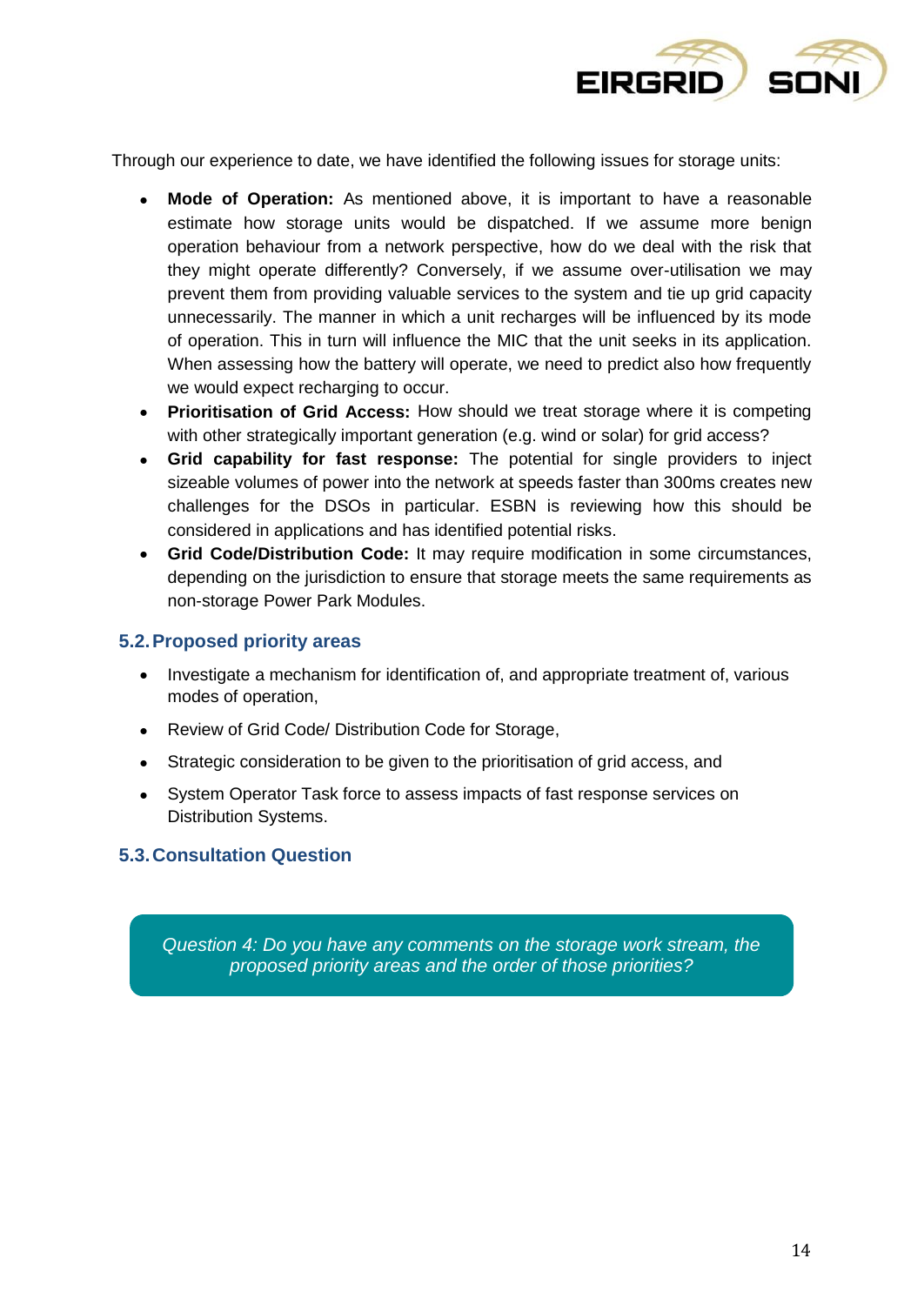

### <span id="page-14-0"></span>6.Demand Side Management

*In a world of 70% renewables and SNSP above 90%, demand side participation is going to be of increasing importance. We must strive to maximise the capabilities of demand side service providers.*

### <span id="page-14-1"></span>**6.1.Introduction**

Demand Side Management (DSM) is an inherently flexible resource that has a huge potential to provide flexibility to the power system. While DSM has been around in various forms for many decades, in terms of participation in energy and system services markets, it has not fully matured. Historically, in Ireland and Northern Ireland DSM has provided some flexibility to the power system through schemes such as the Short Term Active Response (STAR), which provided static low frequency response from Industrial demand customers. While domestically, economy 7 tariffs (Northern Ireland) and Night saver (Ireland) tariffs incentivised customers to use storage heating, charging overnight, thus creating overnight load while reducing evening peak load.

The energy, capacity and to a lesser extent DS3 System Service markets which have developed from demand side management have primarily been designed around the technical and commercial characteristics of conventional generation technologies and traditional energy supplier models. These markets have further developed in more recent years to facilitate the participation of variable renewable generators resulting in large-scale growth in these industries while simultaneously enabling these technologies to provide flexibility and services to the TSO.

From a market facilitation perspective, DSM is more complex to facilitate in markets than other technologies such as renewable generators. This is primarily because DSM is typically not a single generation asset and instead is compiled of an aggregation of distributed sites providing a net demand reduction on the system. Notwithstanding the additional metering complexities, other factors, which have delayed DSM from developing to its full potential to date, include the availability and cost of appropriate communications and metering solutions, suitable for smaller commercial and residential sites. Coupled with this, the historically small remuneration attributed to System Service provision as opposed to energy and capacity locked participation out to all but larger industrial sites.

Notwithstanding this, DSM has been facilitated and has grown substantially in the SEM in recent years through the use of both the DSU and Aggregated Generating Unit (AGU) market models. However, participants utilising both of these models have to date relied heavily upon remuneration through capacity revenue, and less so on active participation in the energy market and the provision of System Services.

There has been continued growth in recent years in terms of DSM participating in the System Services markets, primarily frequency response and ramping margin services. Coupled with this, DSM has continued to grow in terms of Capacity market participation performing well in all recent auctions.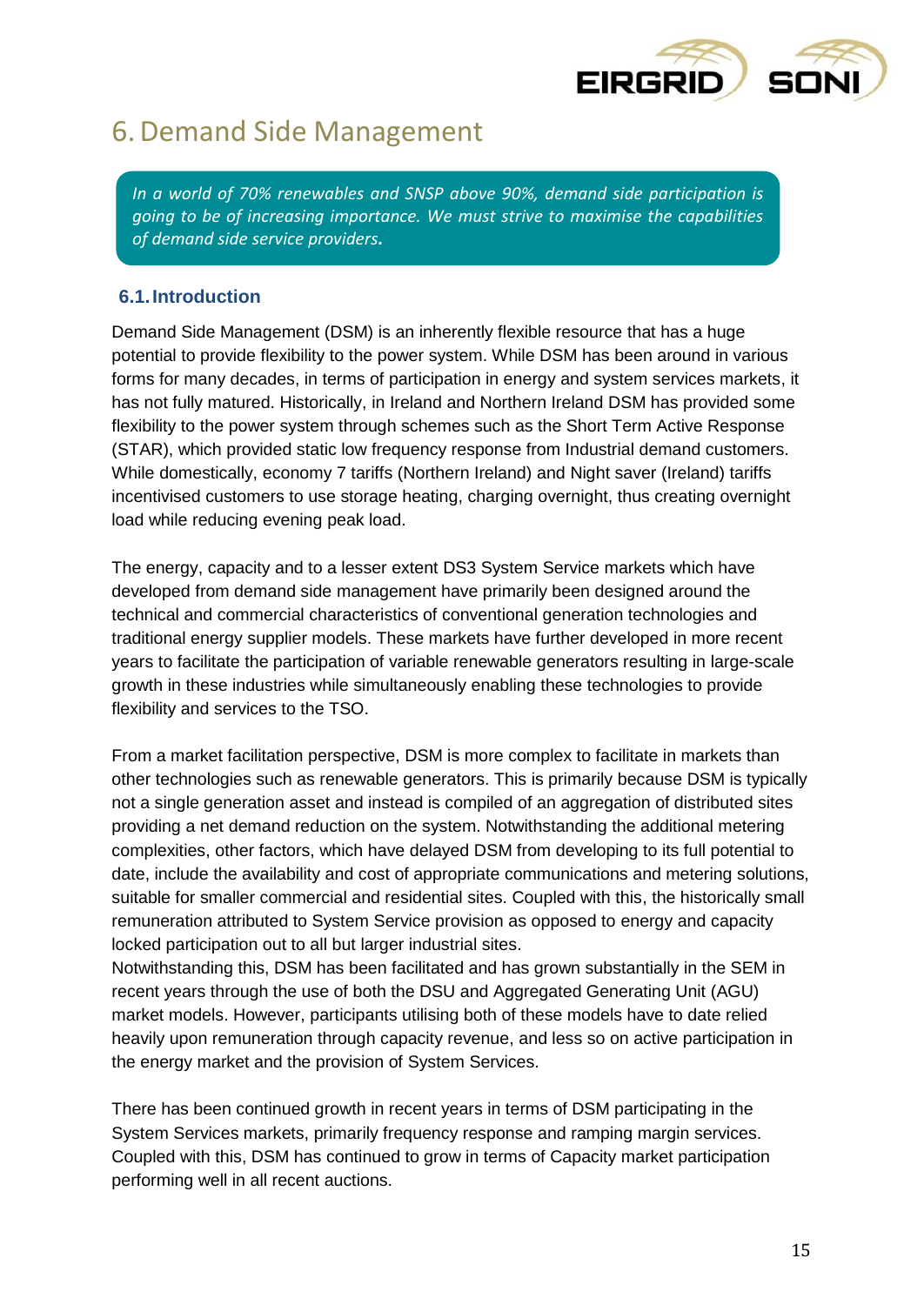

However, the vast majority of this resource comprises of large industrial customers, some of whom provide a net demand reduction through displacing demand imports through the use of running non-renewable back-up generators. While there is a value to this form of DSM, the model now needs to evolve to facilitate smaller flexible sites, including residential customers who can provide greater levels of flexibility through inherent flexibility and/ or storage potential in the technologies, which they aggregate. Processes such as refrigeration, air conditioning and technologies such as heat pumps and Electric Vehicles offer huge potential in terms of demand side participation.

The DSM work stream will aim to address the current challenges faced by industry in the provision of flexibility in the shorter term, while addressing challenges of participation of residential level demand side in the medium term timeframe. Most demand side units are and will continue to be connected to the distribution network. Therefore, the utilisation of this resource must be mindful of the constraints of the distribution network and the DSOs statutory and licence obligations to maintain a secure and acceptable level of performance to all customers.

### <span id="page-15-0"></span>**6.2.Proposed priority areas**

Through our experience with DSM to date we have identified a number of areas which present barriers to either DSM providing flexibility to the TSOs, or act as barriers to the TSOs utilising the flexibility provided by DSM. While the TSOs acknowledge that the following list is not exhaustive, we believe that focusing upon these issues should be the priority of the FlexTech DSM work stream.

- Access the current registration arrangements for DSM participation in the energy, Capacity and System Service markets,
- Examine the current end to end Control Centre Integration of DSM, in terms of forecasting, scheduling and dispatch,
- Progress upon actions required in order for DSU to comply with the Capacity Remuneration Mechanism CRM state aid decision $3$
- Review of the current performance monitoring processes and develop improved processes as appropriate,
- Examine the appropriateness of current metering and data provision requirements of aggregators,
- Engage further with all stakeholders to better understand the impact of activation of System Services on the distribution system,
- Review the current processes around engagement, impact and utilisation of DSOs issued instruction sets,
- Engage with DSOs to progress upon increasing the granularity of instruction sets
- Review the current commissioning and testing arrangements of aggregators,
- Examine the current telecommunications requirements, and
- Review of the current Grid Code requirements.

 $\overline{a}$ 

<sup>3</sup> [https://www.semcommittee.com/sites/semc/files/media-files/SEM-19-029%20-](https://www.semcommittee.com/sites/semc/files/media-files/SEM-19-029%20-%20DSU%20State%20aid%20compliance%20-%20Decision%20paper_0.pdf) [%20DSU%20State%20aid%20compliance%20-%20Decision%20paper\\_0.pdf](https://www.semcommittee.com/sites/semc/files/media-files/SEM-19-029%20-%20DSU%20State%20aid%20compliance%20-%20Decision%20paper_0.pdf)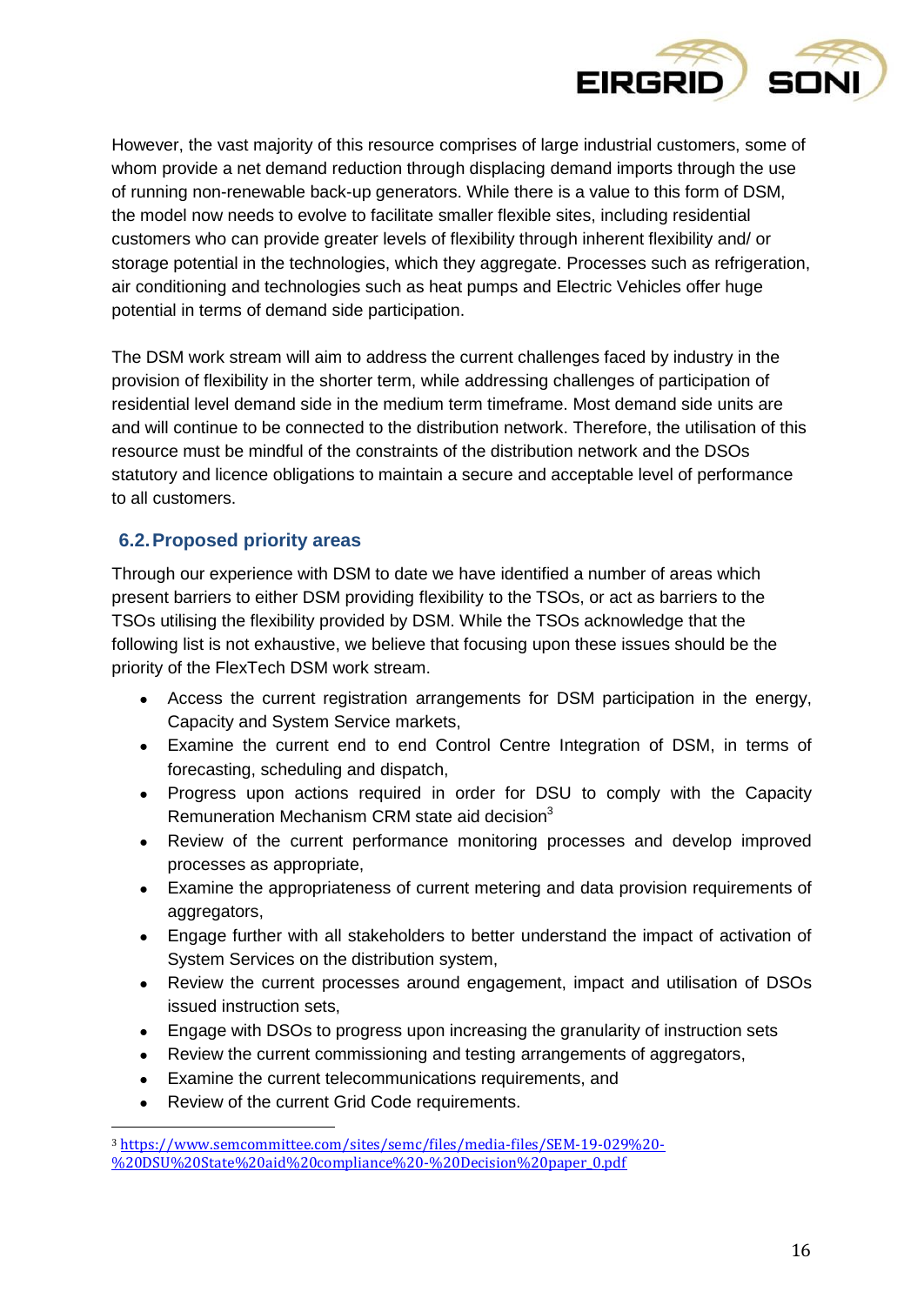

### <span id="page-16-0"></span>**6.3.Consultation Question**

*Question 5: Do you have any comments on the demand side management work stream, the proposed priority areas and the order of those priorities?*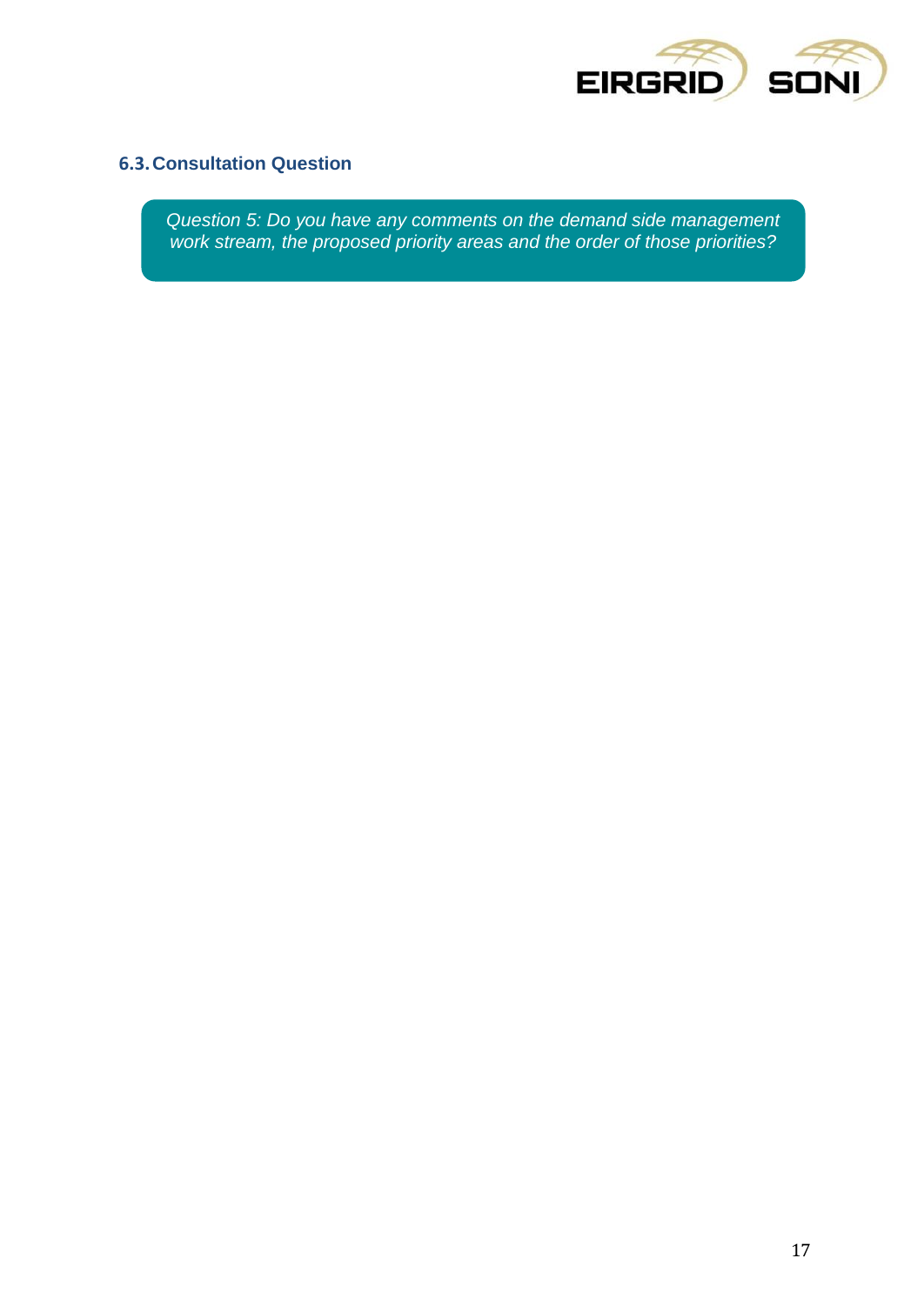

# <span id="page-17-0"></span>7. Large Energy Users

*Large energy users form an increasing portion of the system demand. These users may offer major potential in terms of demand side participation.*

### <span id="page-17-1"></span>**7.1. Introduction**

The demand forecast in Ireland is heavily influenced by the expected growth of large energy users. This trend is not currently a feature in Northern Ireland but there have been some enquiries related to possible new large energy user. These sites can require the same amount of energy as a large town. The 2018 All Island Generation Capacity Statement shows that demand from large energy users could account for 31% of all demand by 2027 (in the median demand scenario). Many of these customers have on site back up generation, which they can switch to instantaneously during a system event. Issues may arise where large demand customers switch over to back up generation during a fault and do not return to their normal demand profile.

This could cause a power imbalance once the fault has been cleared. Consideration must be given to how such issues may be prevented. These sites also have major potential to act as fast acting reserve, providing system services. The system operators need to proactively engage these users to further attract them into the system services market and ensure the capabilities of the back-up generation are in line with system requirements from the design stage.

- The system services market is currently capped at  $\epsilon$ 235m<sup>4</sup>. As the requirements for new and existing services increase, there may be the opportunity to procure these services through existing connections, providing benefit of the energy customer.
- Currently demand customers can only participate in the system services market through an aggregator. Consideration should be given to the scale of the large energy users and whether it may be more appropriate for them to participate directly in the system services market. Due to the scale of some of these sites, it may be beneficial for the TSOs to have direct interactions with these units.
- Consideration to be given to fault ride through requirements for large energy users

 $\overline{a}$ 

<sup>4</sup> Post 2020 any increase to the cap will be at the decision of the SEMC.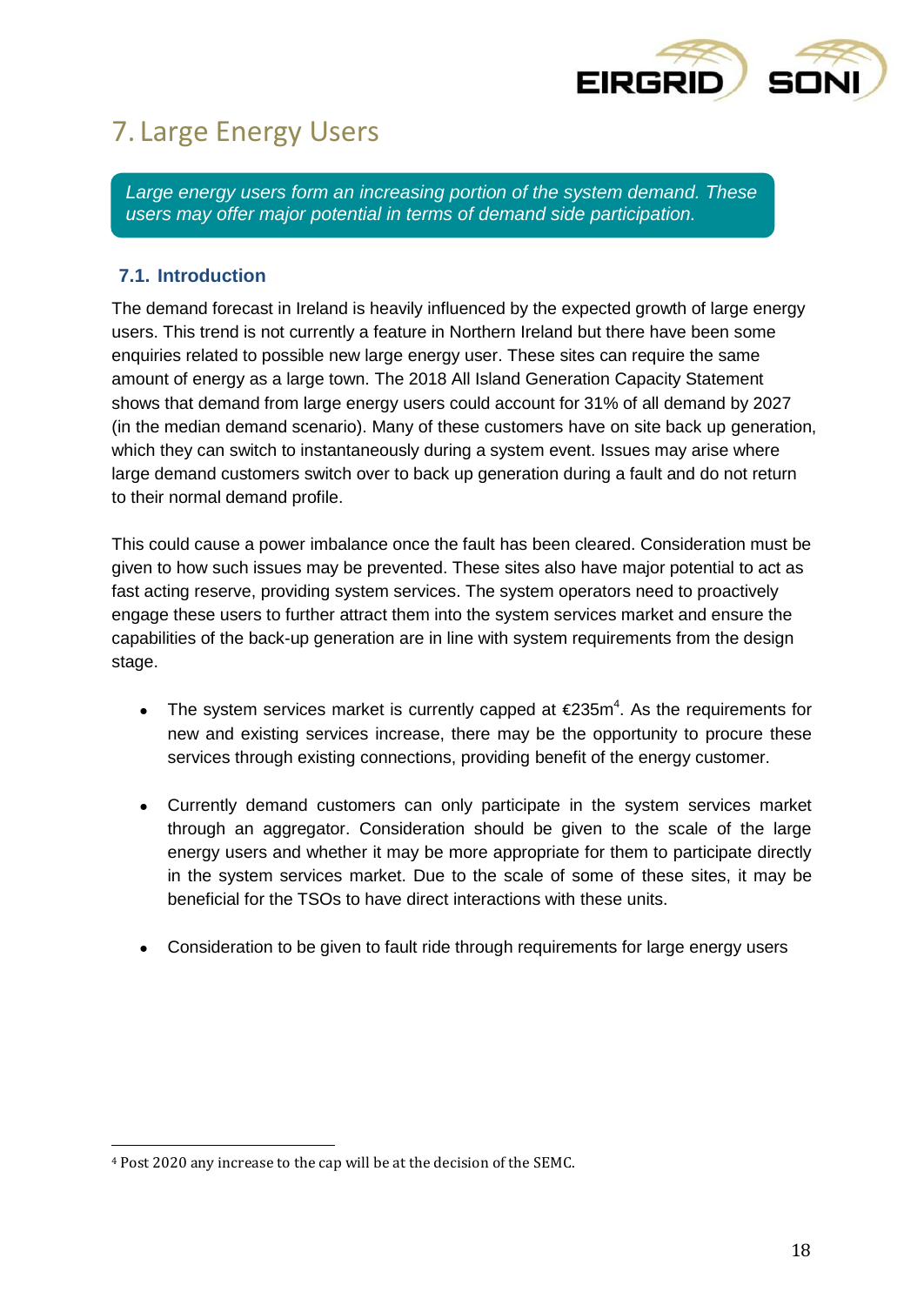

### <span id="page-18-0"></span>**7.2. Proposed priority areas**

- Proactively engage with large energy users to investigate appetite for participation in System Services market,
- Carry out analysis to assess suitability for large scale users to be controlled directly or through an aggregator, and
- Examine changes that may be required to Grid Codes, Distribution Codes and/or Network Codes.

### <span id="page-18-1"></span>**7.3.Consultation Question**

*Question 6: Do you have any comments on the large scale energy users work stream, the proposed priority areas and the order of those priorities?*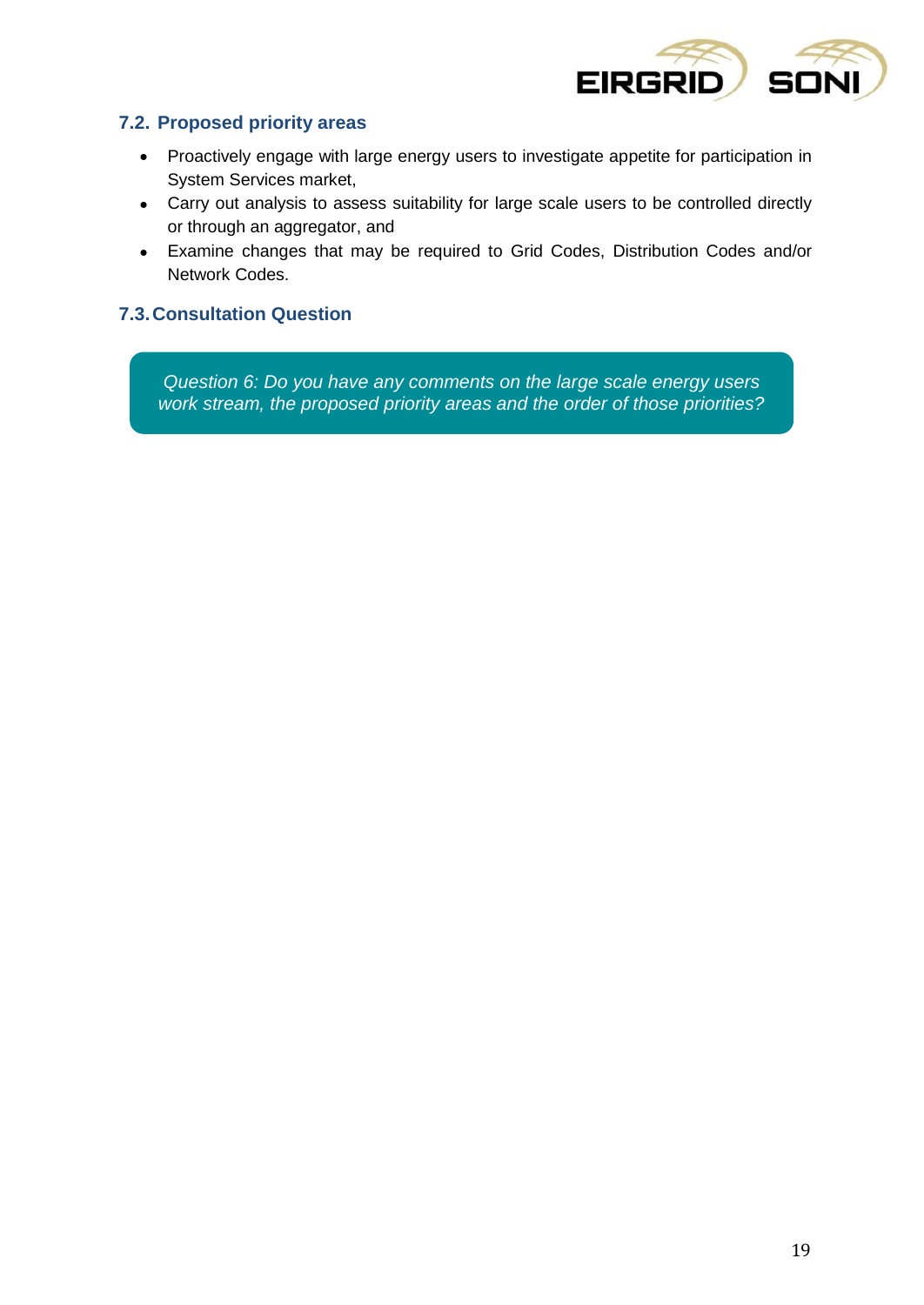

### <span id="page-19-0"></span>8.Qualification Trial Process

The Qualification Trial Process (QTP) is an existing process, which was developed under the DS3 programme. As part of FlexTech, we are expanding the scope of the QTP. We are seeking industries input to identify and inform key areas of focus for upcoming trials. The QTP will provide the technical platform to trial resilience services from new technology and develop solutions to operational complexities.

### <span id="page-19-1"></span>**8.1.Introduction**

The Qualification Trial Process (QTP) provides the technical platform to trial resilience services from new technology providers and provides a route to an enduring DS3 System Services market. It is a central piece of a much broader programme of work led by the TSO's to meet the objective from renewable energy in Ireland and Northern Ireland. As we increase the current operational limit, we have to increasingly rely on new technologies to provide the system resilience. Today, Ireland and Northern Ireland are addressing the challenges that Europe will likely see in the near future. Since 2017, we have proven a number of technology categories. However, there are still new and existing technologies that cannot participate in the central System Service arrangements, as they are not deemed to be proven from a service provision perspective or they do not adhere to the current standards and compliance requirements, as outlined within the DS3 System Services protocol document.

 *Question 7: In the design of the 2020 QTP trials, what technology groups do you believe the system operator should focus?*